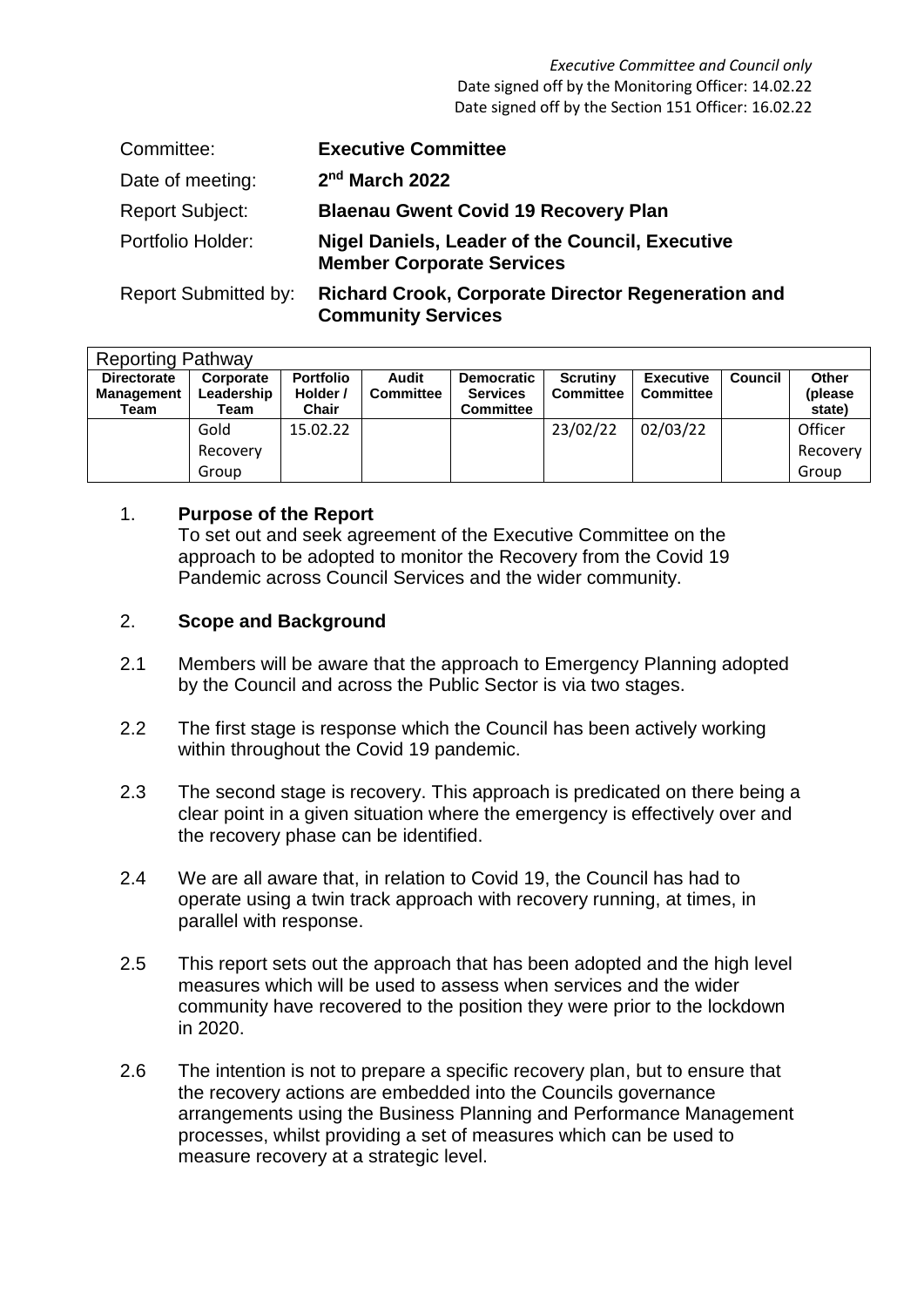- 2.7 At the outset of the pandemic, the Council undertook a Community assessment which identified the parts of the Community most likely to be impacted by the pandemic and this has provided the context to the recovery themes covering:
	- Economy;
	- Learners;
	- Social Services: and
	- Workforce.
- 2.8 The contribution of each of the recovery themes to the Community assessment is set out in Appendix 1.
- 2.9 The recovery themes have been reported to their respective Scrutiny Committees and through to the Executive and this reports pulls the reports and the measures contained in the reports into a single report to give a one council perspective for members.
- 2.10 In terms of the themes the following key measures have been identified which will provide a strategic overview to progress through scrutiny to the Executive on a bi annual basis. These measures have been included in a series of infographics which can be found at appendix 2:

# **Economy**

- Unemployment count as a percentage of the economically active population aged 16+
- Town centre Footfall
- Gross Weekly Pay All full time Workers

## **Workforce (please note, the infographic only contains information up to quarter 2)**

Absence – average days lost including COVID

# **Social Services**

- Workforce Recruitment and Retention numbers of staff leaving and starting within the Department
- Carers support and provision total number of contacts to statutory services by adult carers or professionals contacting the service on their behalf received during the year and the number of adults receiving respite care
- Developing, piloting or scaling up/out of new models of service that improve good outcomes for people – qualitative information to be provided
- Market sustainability number of Adults in residential and nursing placements
- Accessing the community number of people who access Day Services and number of people whose needs have been met through the provision of Information, Advice and Assistance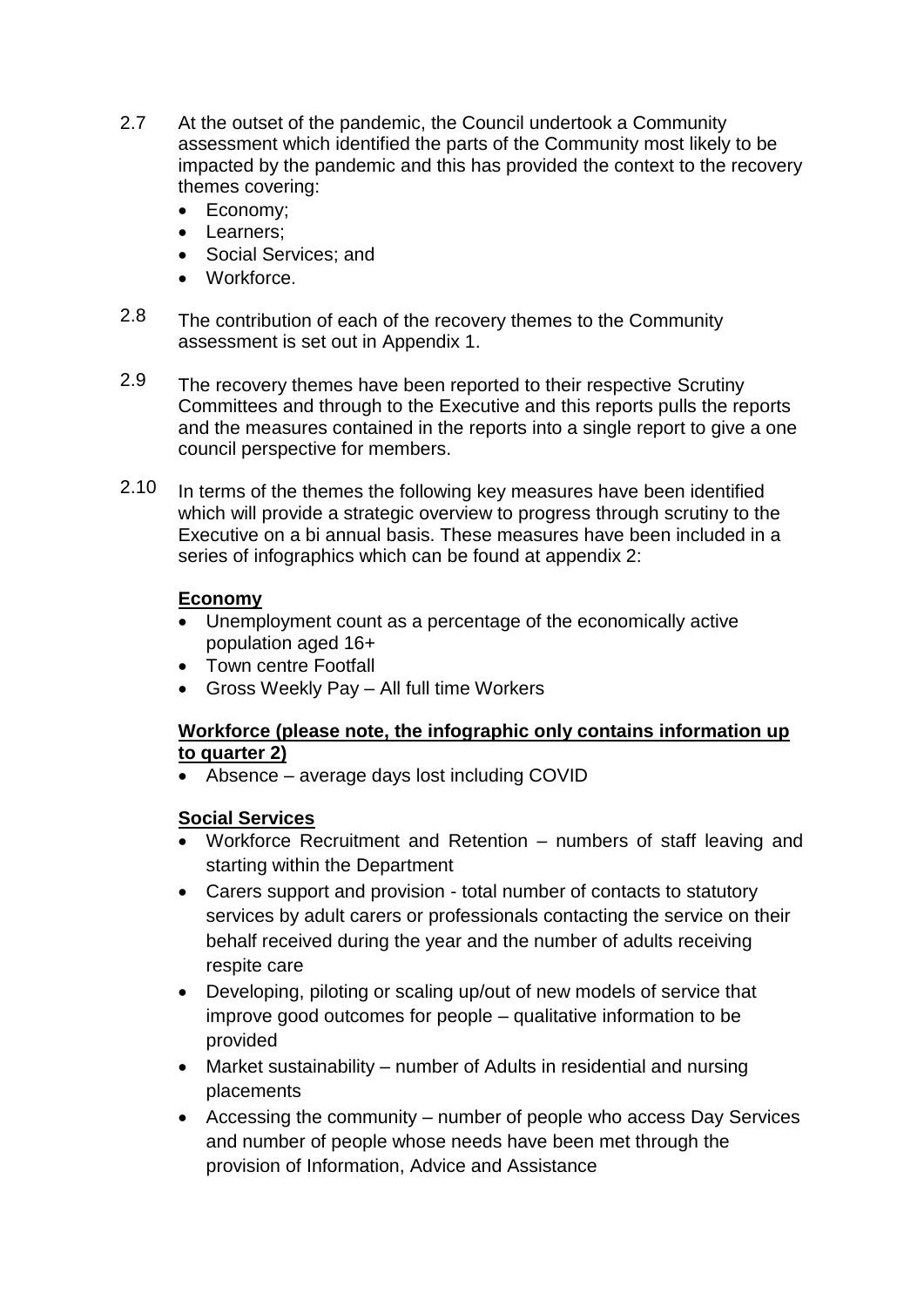- Improving Health and Wellbeing number of referrals received by Adult Social Services
- Number of referrals received by Children's Services both prevention and statutory
- Number of Children on Child Protection register
- Number of Children on Care and Support Plan
- Number of Children Looked After
- Staff: % vacant positions

## **Learners**

- Applications
	- o Nursery
	- o Primary
	- o Secondary
- Attendance
	- o Primary
	- o Secondary

## 3. **Options for Recommendation**

- 3.1 This report will be considered by the Corporate Overview Scrutiny Committee on 23rd February 2022 and any feedback will be provided verbally to the Executive Committee.
- 3.2 Option 1 (preferred Option) – The Executive Committee to agree the approach set out to manage recovery from the Covid 19 Pandemic across Council Services and the wider community is taken forward.
- 3.3 Option 2 – The Executive Committee to suggest amendment to the approach, including other measures to be included, prior to approval.
- 4. **Evidence of how does this topic supports the achievement of the Corporate Plan / Statutory Responsibilities / Blaenau Gwent Wellbeing Plan**
- 4.1 The recovery plans, as set out by the Council, will play a key role in supporting the objectives of the Corporate Plan and the Blaenau Gwent Well-Being Plan whilst ensuring the Council continues to meet statutory responsibilities.

# 5. **Implications Against Each Option**

5.1 *Impact on Budget (short and long term impact)* There are no direct financial implications for either option

### 5.2 *Risk including Mitigating Actions*

The report sets out measures to monitor the recovery process and the risk is that the Council is not sighted on the process of recovery and is unable to take corrective action if required to support effective recovery. This will be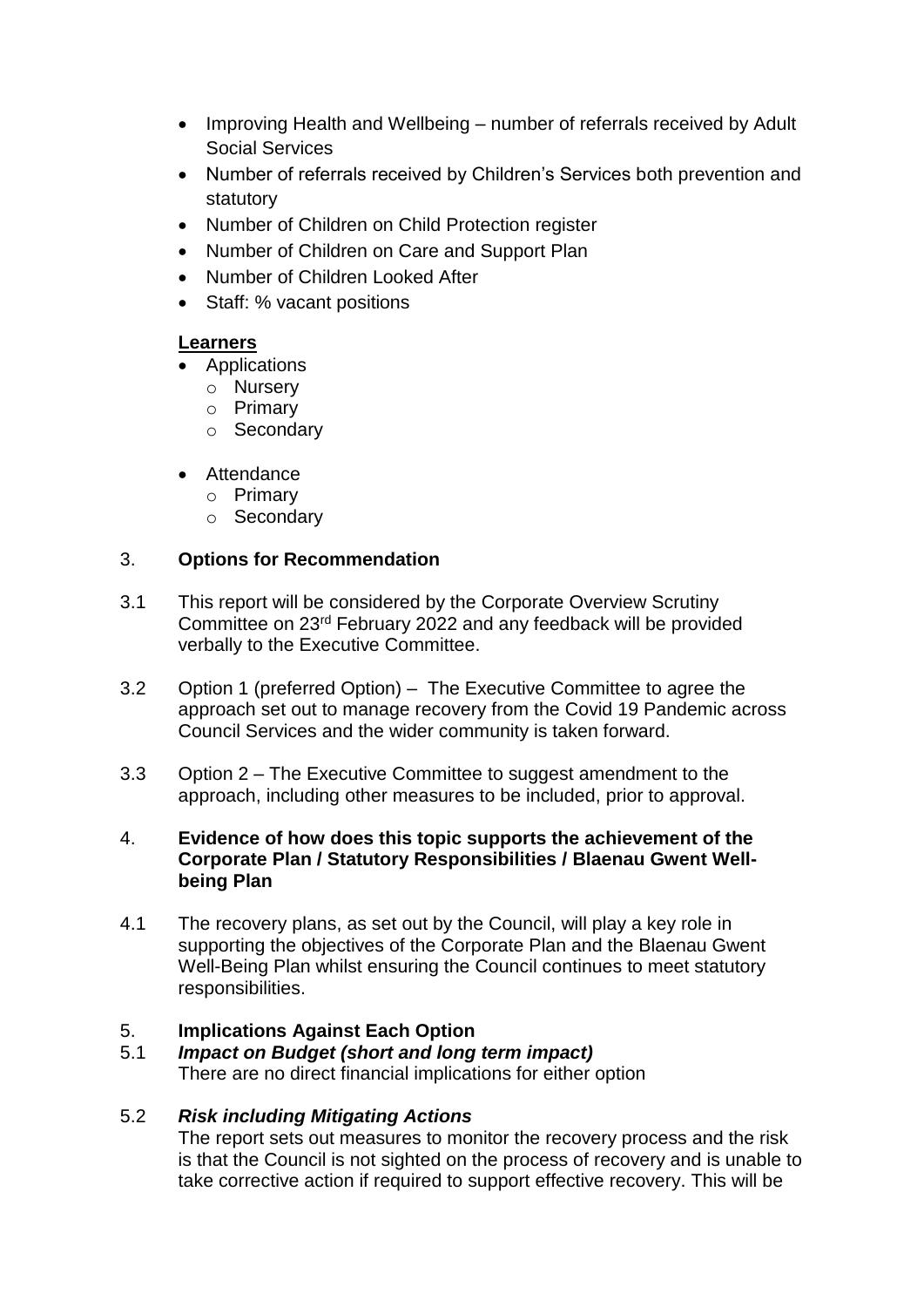mitigated by monitoring through the Business Planning process and in bi annual reporting through the democratic process.

## 5.3 *Legal*

There are no legal implications associated with the report

#### 5.4 *Human Resources*

There are no direct implications associated with this report, however, implications for the workforce is set out as part of the workforce recovery theme.

## 6. **Supporting Evidence**

#### 6.1 *Performance Information and Data*

The range of measures to be monitored across each of the themes is set out in appendix 1

### 6.2 *Expected outcome for the public*

The outcome for the public will be the positive impact on the Community as set out in the community assessment.

The infographics provide a visual representation of the recovery information in an easy read format.

#### 6.3 *Involvement (consultation, engagement, participation)*

A Community Impact Assessment has been undertaken to understand the key impacts of COVID-19 and consider the opportunities to build resilience and mitigate inequalities. Information has been obtained from various internal and external data and reports (for example, Welsh Government's Locked Out Report…), engagement with communities and intelligence from our service delivery.

Community impact assessments were undertaken for the following population groups:

- Young people aged 14-25 years;
- Young families with children aged 8 years and under;
- People with learning disabilities
- Armed forces community;
- Older people 'New vulnerable' people aged 65+ years (20% of Blaenau Gwent population), including those deemed as being financially stretched;
- $\bullet$  Older people Those aged 50+ in need of social care support

### 6.4 *Thinking for the Long term (forward planning)*

The recovery process will have a range of timescales with certain measures achieving a pre pandemic level quickly whilst others will have a longer timescale, however, the long term implications of the impacts on the community will be tracked over time.